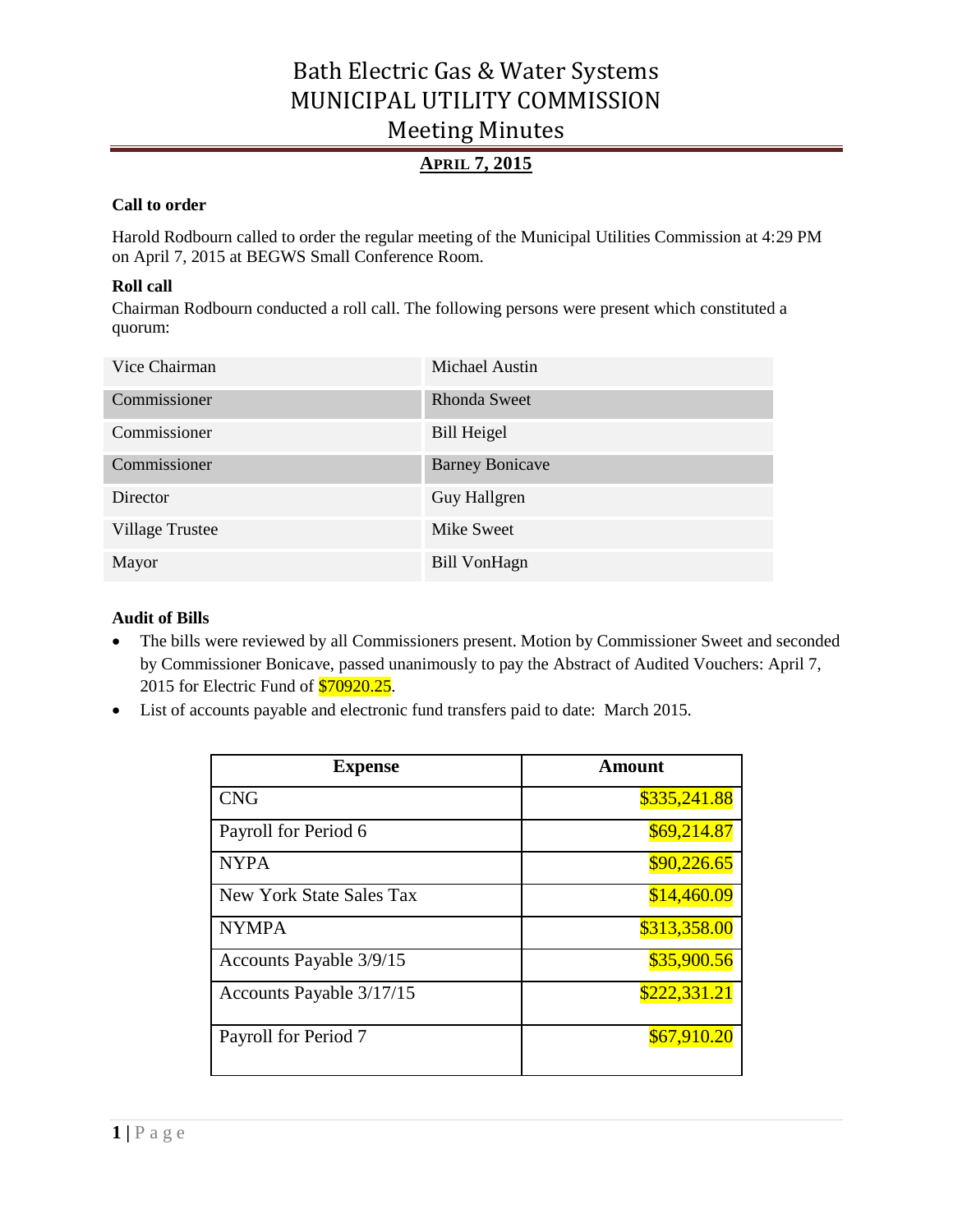## **APRIL 7, 2015**

#### **Approval of minutes from last meeting**

Motion by Commisioner Bonicave and seconded by Commissioner Heigel to accept as read for March 2015. Passed unanimously.

## **Petitions and Communications**

## **Supervisors Reports**

Accounting/Commercial Office/Meter Reading

- During the month BEGWS Accounting Staff continued working on the 2015-2016 Budget.
- Updated the 2014-2015 projected to budget variance report.
- On March  $3^{rd}$  the Accounting Staff submitted the Form EIA-861, Annual Electric Power Industry Report, to the US Department of Energy.
- On March  $20<sup>th</sup>$  all of 2014 delinquent water, sewer,  $\&$  sewer unit accounts were submitted to the Village and the Town. The amounts submitted this year to be applied to upcoming tax bills were \$41,740.49 for the Village and \$692.64 for the Town.
- On March  $25<sup>th</sup>$ , Roosevelt and Cross was the low bidder on the Electric Upgrade Project Bond with an interest rate of 3.082%.
- Currently we have 972 electric meters being read by radio. This is about 22% of our electric meter population. We currently have 250 Direct Withdrawal customers and 218 E-Bill customers.
- During the month of March \$0 were spent on the Electric Upgrade Project.
- No QRS cases of a customer complaint were filed with the NYS PSC during the month of March against BEGWS.
- Month to date 5,135 meters have been read out of a possible 7,244. This is a 70.9% reading rate so far this month, with 1,841 meters still scheduled to be read. Percentage of meters not read by department are: Electric 16%, Gas 41.9%, & Water 45.1%. The primary reason for not getting readings is having one meter reader out due to injury for 8 days with no coverage and lack of access to the meters is another contributing factor.

Jim Housworth – Accounting Supervisor

#### Electric Line Department

- Repaired over 20 Street lights and several security lights.
- Continued work on the 12kV conversion, setting poles and changing insulators off of W. William St. and Howell.
- Supplied bucket, chipper and three men for contribution work for the village. Over 20 trees were removed over the seven day span.
- Repaired the customer owned lights for the Dorman Library.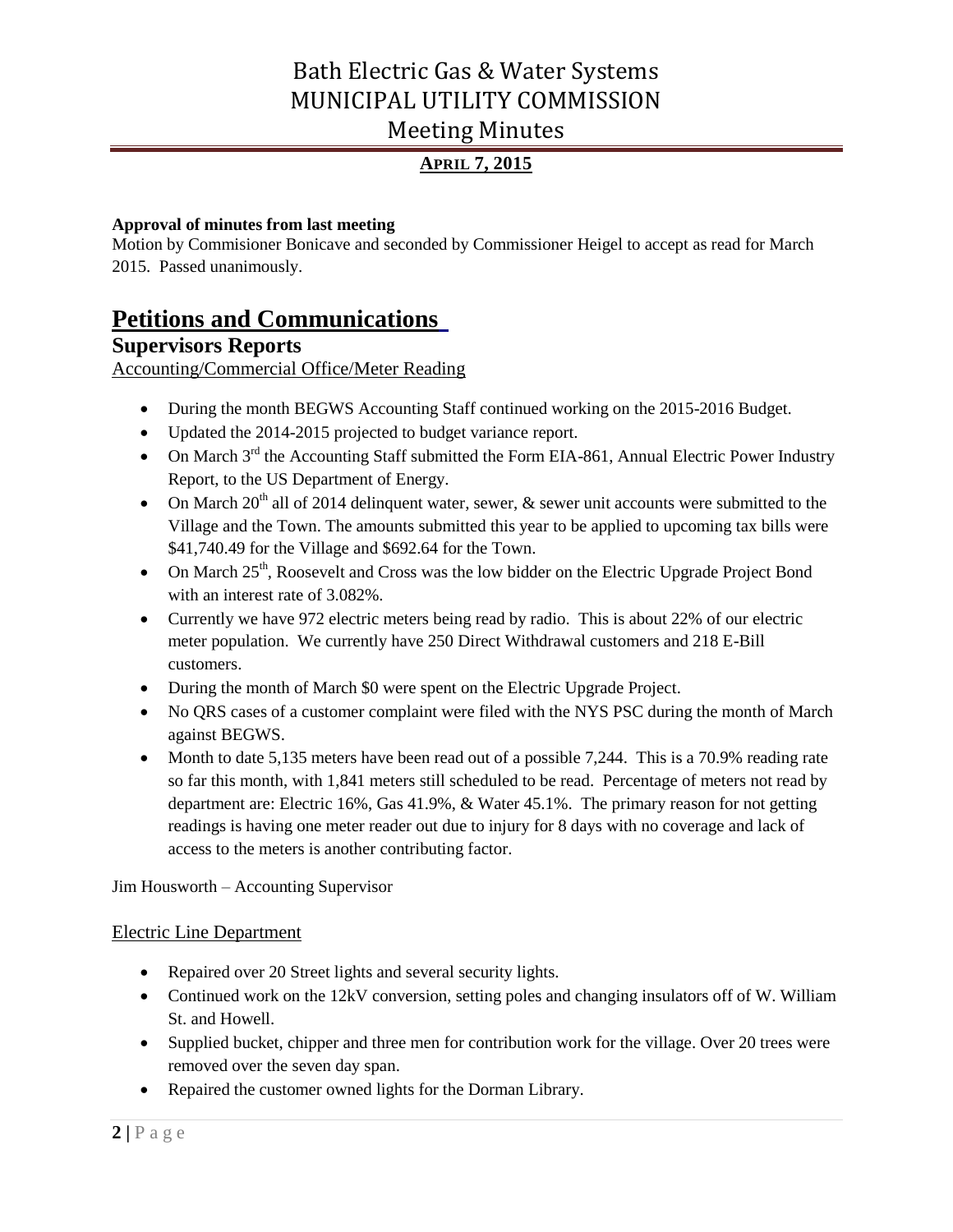### **APRIL 7, 2015**

- Set pole and ran new wire for a new service at Goodrich Auto.
- Responded to callouts at Cty Rte 11, Allen St, Salubria Drive and East William. Ext
- Continued work on the 2015 meter test program.

Mark Hawk – Electric Line Supervisor

#### Service Department

- Investigated 7 gas odor complaints
- Investigated 2 carbon monoxide complaints
- Changed out 2 Gas Meters
- Rebuilt gas service at 6764 county route 10 due to ice falling from roof damaging service.
- Dug up and replaced pressure sensing line at the E William St. Oil Seal
- Submitted "proposed" gas meter test schedule to Ken Resca for the PSC for approval.
- Painted walls, removed carpet and scraped the floor in preparation for new carpet in preparation for new office space in large conference room.
- Followed up on existing gas leaks to remain compliant with PSC regulations

Steve Larsen – Service Department Supervisor

#### Underground Line Maintenance Department

- $3/2/15$  Thaw frozen pipe at #6 Purdy St
- 3/2/15 Thaw frozen pipe at #8 Howell St
- 3/3/15 Thaw frozen pipes Flood Control West Morris St
- 3/4/15 Thaw frozen pipe at old maintenance shop Country Club
- 3/6/15 Thaw frozen pipe at #6 Whiting St
- 3/9/15 Thaw frozen pipe at Jones warehouse Buell St
- 3/10/15 Replace water service main to house at 109/111 Cruger ST.
- 3/15/15 Repair main leak near 15 Wood St on Charles St.
- 3/16/15 Repair main leak c/o Robie & Whiting St
- 3/18/15 repair main leak near 327 E. William ST.
- 3/19/15 repair main leak in front of 24 Geneva ST.
- 3/24/15 repair main leak in front of 321 E. William ST.
- 3/25/15 Repaired fluoride system at well #4
- Performed monthly water samples testing for Department of Health
- 3/11/15 Vented gas leak at main near 12 East Washington & replaced service
- 3/30/15 Replaced gas service from curb stop to house at 23 Wood St.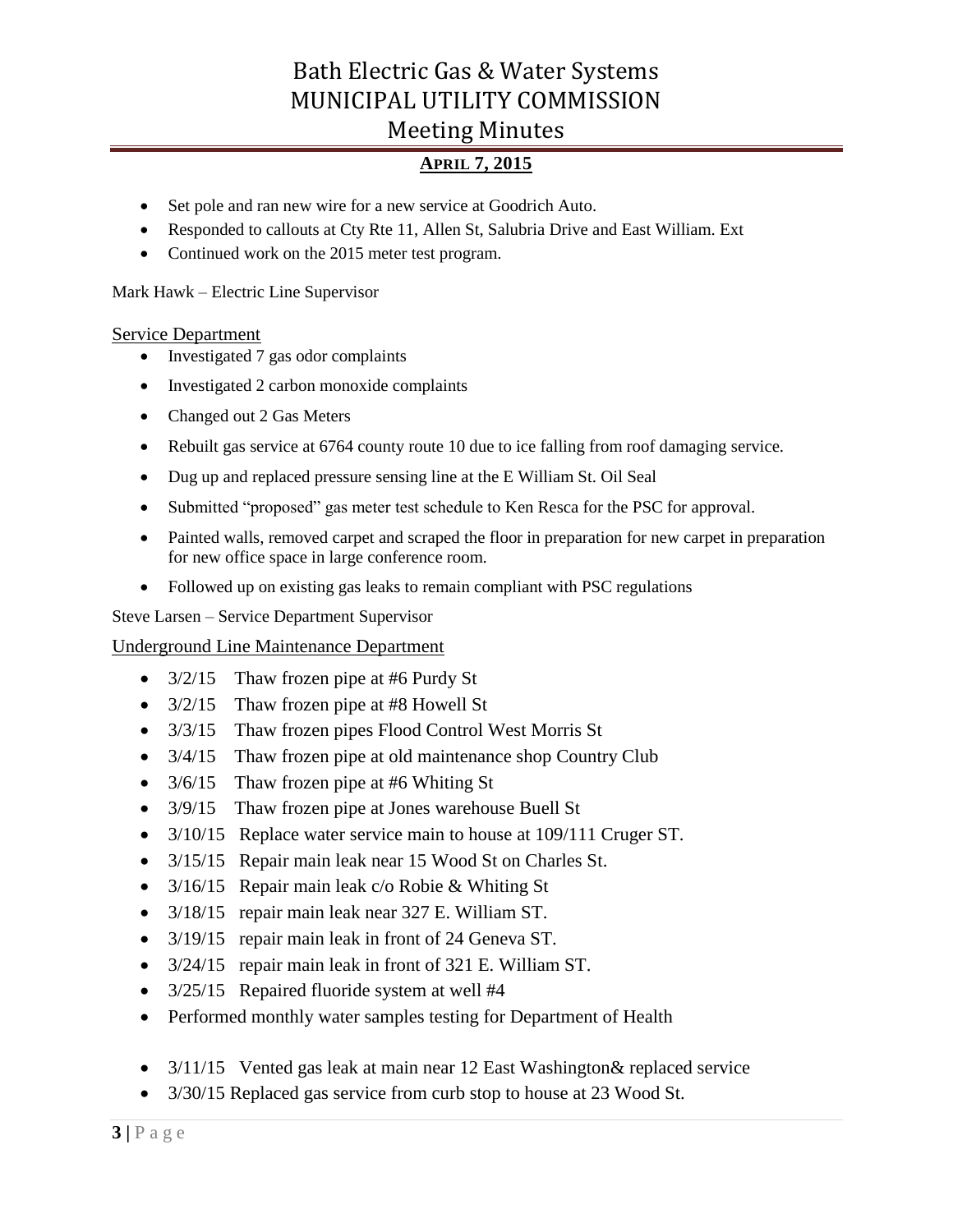## **APRIL 7, 2015**

- Cleaned sewer main at W. Morris ST.
- Cleaned sewer main on Bundy AVE.
- Marked out several underground utilities for DSNY

### Andrew Burdin – Asst. UGLM Supervisor

#### Sewer plant

- Daily lab test and regular maintenance
- Pressed 121,000 gals of sludge for Village of Waverly
- Bearing seized on primary effluent pump #1. All primary pumps were down for approximately 5 hours. Primary effluent pump #2 was repaired and put back in service at approximately 9AM the same day. Primary effluent pump # 1 replacement parts are scheduled to arrive on April  $6<sup>th</sup>$ .
- Replaced #2 primary effluent pump VFD drive display
- Installed new sump pump in the basement
- Draining the primary tank to make repairs. Both primary clarifier cell are offline to failure in hardware.

Royce Hoad – WWTP Supervisor

### **Clearcove Presentation**

Greg Westbrook CEO of Clearcove and Mark Green of O'Brien & Gere provided a presentation of Clearcove's Enhanced Primary Treatment System. The presentation reviewed Clearcove's technology for improving waste handling. As stated by Mr. Westbrook Clearcoves EPT system reduces energy consumption, increases energy production, increases capacity, provides cleaner water to post processing.

### **Review of NY Prize Application**

BEGWS will be filing application with the help of Wildan Energy Solutions for a feasibility study for deploying Smartgrid in the Village and Towns of Bath. If awarded, the funding could be as much as \$10 million in state grants. BEGWS has received a letter of support from the NYPA as part of the filing for this application. The letter of support shows NYPA's commitment to installing a smartgrid in the Village of Bath.

**Presentation of 2015-2016 Budget** – Director Hallgren presented the proposed budget for 2015- 2016. The summary of major budget items is contained below. A Summary of major budget items and additions are listed below

- 4% labor wage increase
- $\bullet$  \$75,000 for cycle tree trimming program
- Replacement of Electric Line Supervisor pickup truck
- MGP Site Evaluation (to be issued as a BAN for 5 years) \$200,000
- East Wing Office spruce up project \$50,000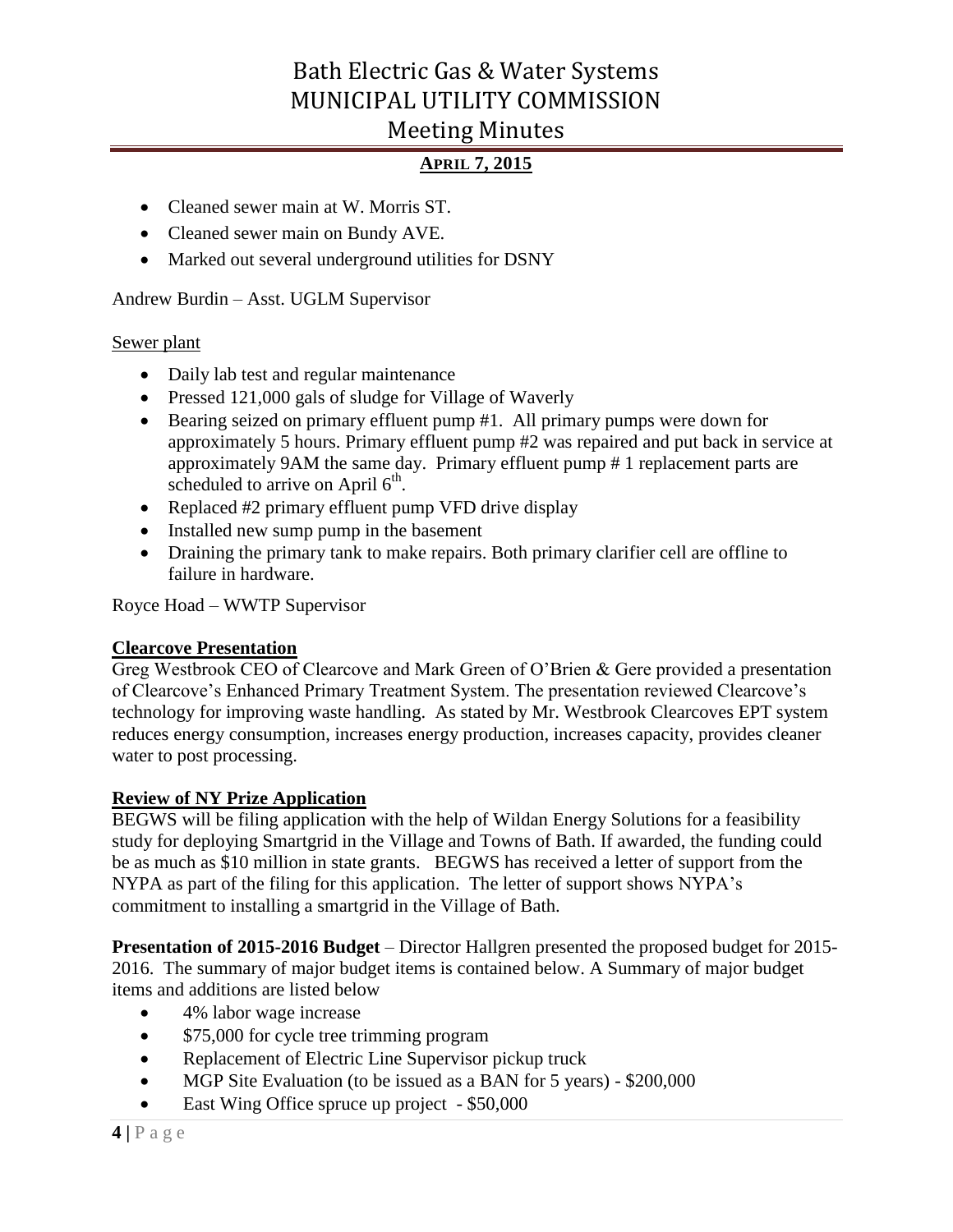## **APRIL 7, 2015**

- Generator \$20,000
- Sale of Wilson Sub & Faucett Substation Transformers \$50,000
- Gas Rate Increase \$150,000 fall 2015
- Gas LAUF recovery  $$150,000$   $2<sup>nd</sup>$  Otr 2015
- At Risk Gas Pipe Replacement surcharge. Gas rate surcharge for monies invested
- Continuous Chlorine Monitoring systems at wells \$60,000 (regulatory requirements)
- Flow Test for wells  $4/6/8$
- 3 Additional UGLM workers
- Asst. Service Supervisor position to be filled
- 1 Meter Reader retirement, with 1 temporary meter reader
- Addition of backhoe for gas pipe replacement program
- 12.5% health insurance increase
- Sewer Rate increase of 6%
- \$100,000 WQIP grant for sewer budget

Director Hallgren stated that the listed budget items may or may not be entered as listed. This is a worst case, conservative scenario. Motion made by Commissioner Bonicave and seconded by Commissioner Sweet to accept budget for 2015-2016 as entered. Motion passed unanimously.

### **Projects**

MGP Site Cleanup – No work performed in March. Director Hallgren to contact GEI in April to draft formal response to NYS DEC.

#### Cycled Tree Trimming Program

Sandra Bushnell and Director Hallgren will be meeting with the Village of Bath Shade Tree committee to review plans for circuit trimming in the Village. In addition Director Hallgren and Mrs. Bushnell will be setting up a meeting with Mr. Steven Bates to design and draft a work plan for landscaping at the Fairview Substation.

#### Spruce Up Project

Demolition of the large conference room has commenced. Two workstations have been ordered so that the accountants can be relocated to the former large conference room. Carpeting has been ordered Painting is complete. Expected completion of the new office space is mid-April.

#### RRH

The RRH team appears to be in agreement with the current proposed process structures – currently locations should be previously disturbed area's; a phase 1 determination for SHPO will provide final determination for SEQR. GHD-CRA to schedule this work to be completed now that structure locations are determined.

Current proposed structure locations allows for construction of new structures outside of the 100' wetland buffer zone. The buffer zone will still impact the construction of the secondary process, influent pump station and septage receiving station. GHD-CRA indicates that the typical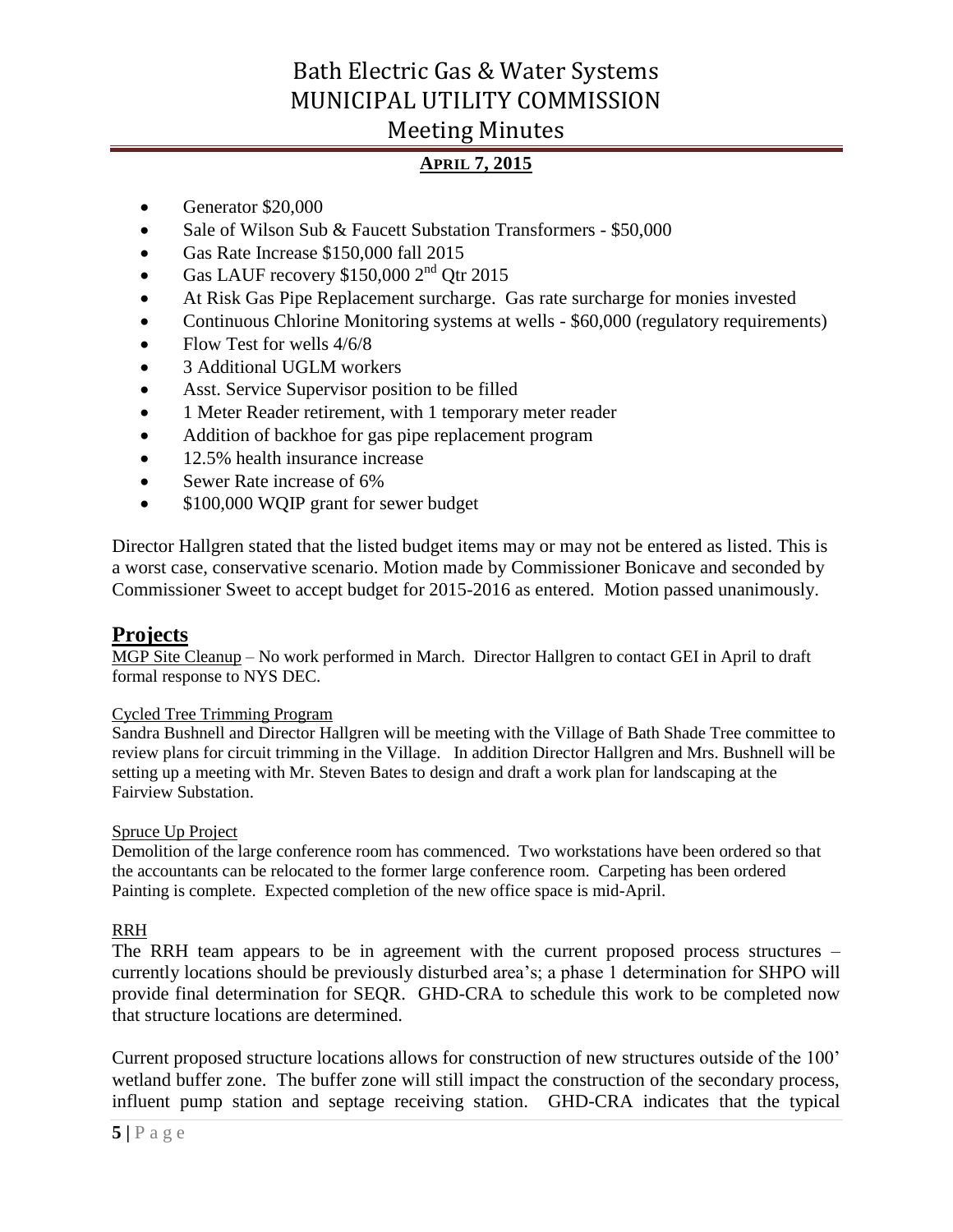### **APRIL 7, 2015**

application process for permitting is a 6 to 8 month process. Construction can commence on structures not in zone while permitting is obtained, requiring sequencing the construction so these structures are later in the construction schedule.

New effluent permit limits are in effect as of 1/2016 – construction schedule of the ETP process has to get this structure completed first, followed by the secondary process upgrades in parallel with the anaerobic digesters.

CCS ETP structure is currently shown on the site plan with a proposed location for a process building – would like operators to have visibility on the top of the ETP structures. Issue is that CSS does not have building costs in the budget, the project will not fund additional space for CSS process.

Consideration for cameras on the tanks will address visibility issues and covered stair access to the top of the tanks.

GHD-CRA to do a final analysis of the proposed site plan for any additional considerations, concerns or limitation and advise.

Additional building needs, location and space has not be finalized – BEGWS would like consideration for an additional building at the front of the plant as the current building is being surrounded by new structure and limited visibility for visitors/access. Team needs to review existing building spaces and advise on what spaces will be re-allocated. BEGWS shall review what needs are for any sizing of new building space.

BEGWS requests that a full evaluation of the existing building/facility is completed related to addressing safety issues that are present currently & are critical to address as part of this project scope (i.e. – screen guards on equipment)

When can borings be scheduled and completed?

GHD-CRA will advise team when they have a geo-tech on board and schedule for this to be completed. Understood that the geotech information related is critical to obtain and may have to break it into two separate mobilizations in order to expedite obtaining information for structural design work.

Review of flow schematics with the identified potential addition plant flows from 3/9/15 meeting and the location of where these flows will be received at and at what point will enter the biological processes.

CCS likes that the ETP  $/$  SCP is located close to the existing thicken – inquired if the existing thickening tank is being converted into a stabilization tank for adjustment prior to the anaerobic digesters, such as PH. GHD-CRA was not planning on using this tank – they had thought the SCP would go to the existing digesters reallocated for sludge holding. CSS does not see the need to send the SCP to the holding tank vs sending to the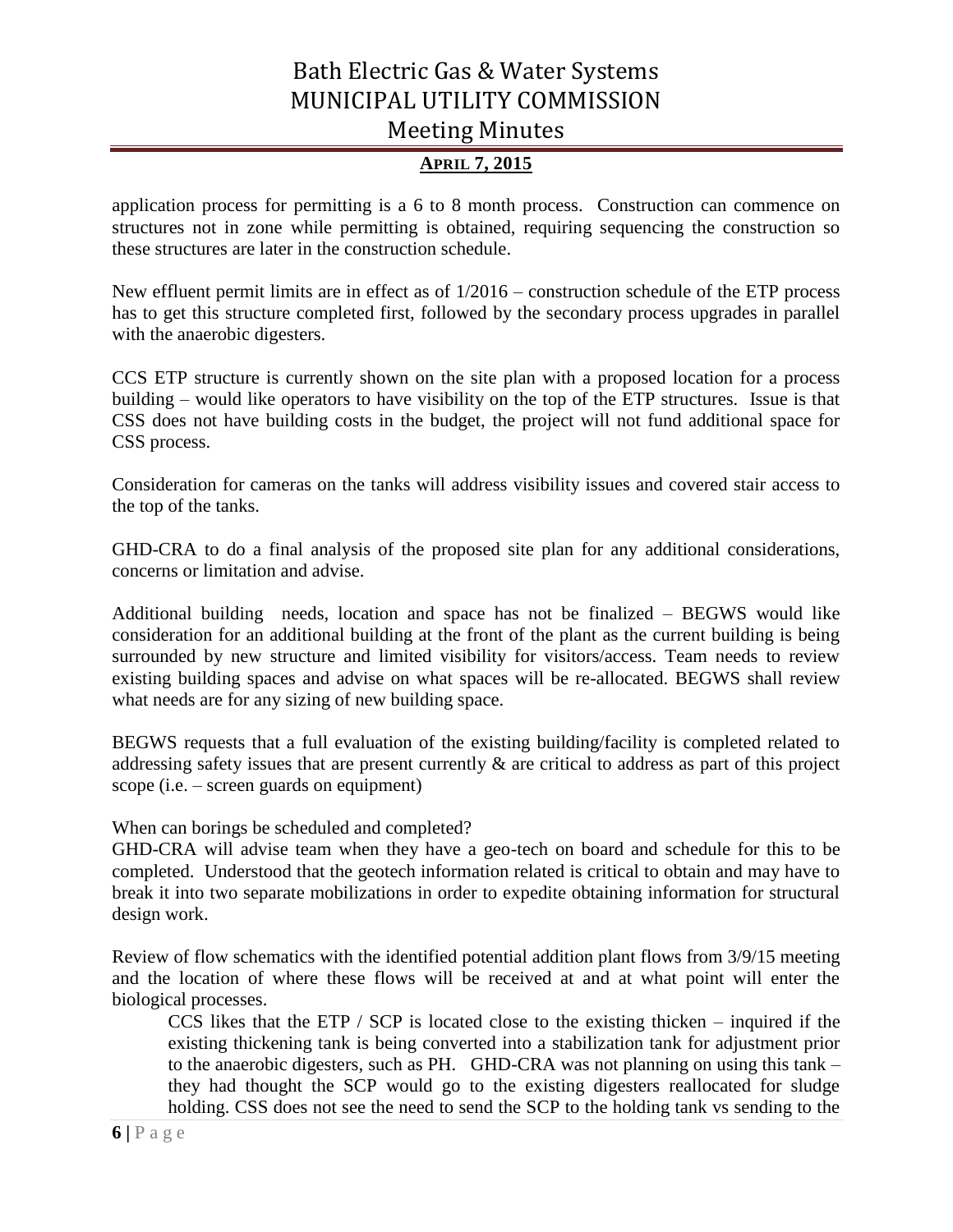### **APRIL 7, 2015**

GBT at 1.5% then the stabilization tank at 4-5%. Discussion on temperature and ph. adjustments – temperature adjustment to take place within the new anaerobic digester building with heat exchangers. PH adjustment may not be necessary – dependent on the amount of ferric added. Pilot testing on the ETP system is anticipated at the mid to end of April to assist in this determination. GHD-CRA will update and revise the process flow schematics to show the locations and revisions of the additional waste streams and where they will be received and enter the biological process.

CCS needs to know what the priority of the additional waste stream will have and how to sequence the operation of the SCP to accommodate not only the ETP solids but the entire process solids that will be processed through the SCP.

GDH-CRA indicated that the proposed GBT location would be in the area where the existing aeration blowers are currently in the building, and that new blowers would be relocated to provide the space. BEGWS current garage appears to not be impacted.

GHD-CRA inquired on how influent screens would be addressed and concerns with the potential for issues without having an upfront screening process, partly due to the correctional facility and what is sent down the collection system. CSS was unware that a correctional facility was a contributor to the WWTP and agrees with the concern. BEGWS indicated that they experience clogging issues in the collection system from the facility causing backup of the system and odor issue due to the wastewater turning septic. BEGWS will contact the correctional facility regarding this issue – the desired path would be that the facility installs screening at their facility as this would address the majority of the concerns. With this information – the team relocated the new influent pump station behind the existing influent screenings. The current screenings is outdoors and at the end of its useful function. BEGWS would like screening equipment if required to be in an indoor application due to winter conditions and failing of the equipment.

CSS/GHD coordination of scopes & needs:

CSS – needs to provide GHD-CRA with the electrical requirements for their system for GHD-CRA to evaluate the current MCC

CSS – requested information on either NPW or potable water service location and where GHD-CRA would be planning on the system design requirements. CSS needs 60 PSI at GPM. CSS will provide water need volumes.

For chemical feed systems – CSS to provide the volumes of chemicals needed. While the initial flows will require much less chemical storage volume need to consider the potential future increases and the volume needed.

Scope limits for underground piping – agreed that CCS will bring underground utilities to 5' outside of building foundations, GHD-CRA will continue design of the design of the utilities, parties will have to coordinate with elevation needs.

SCADA – how is this to be handled with existing processes/equipment and the ETP SCADA system – how do will plan for additional I/O needs and what additional GHD processes will be tied into the CCS SCADA system.